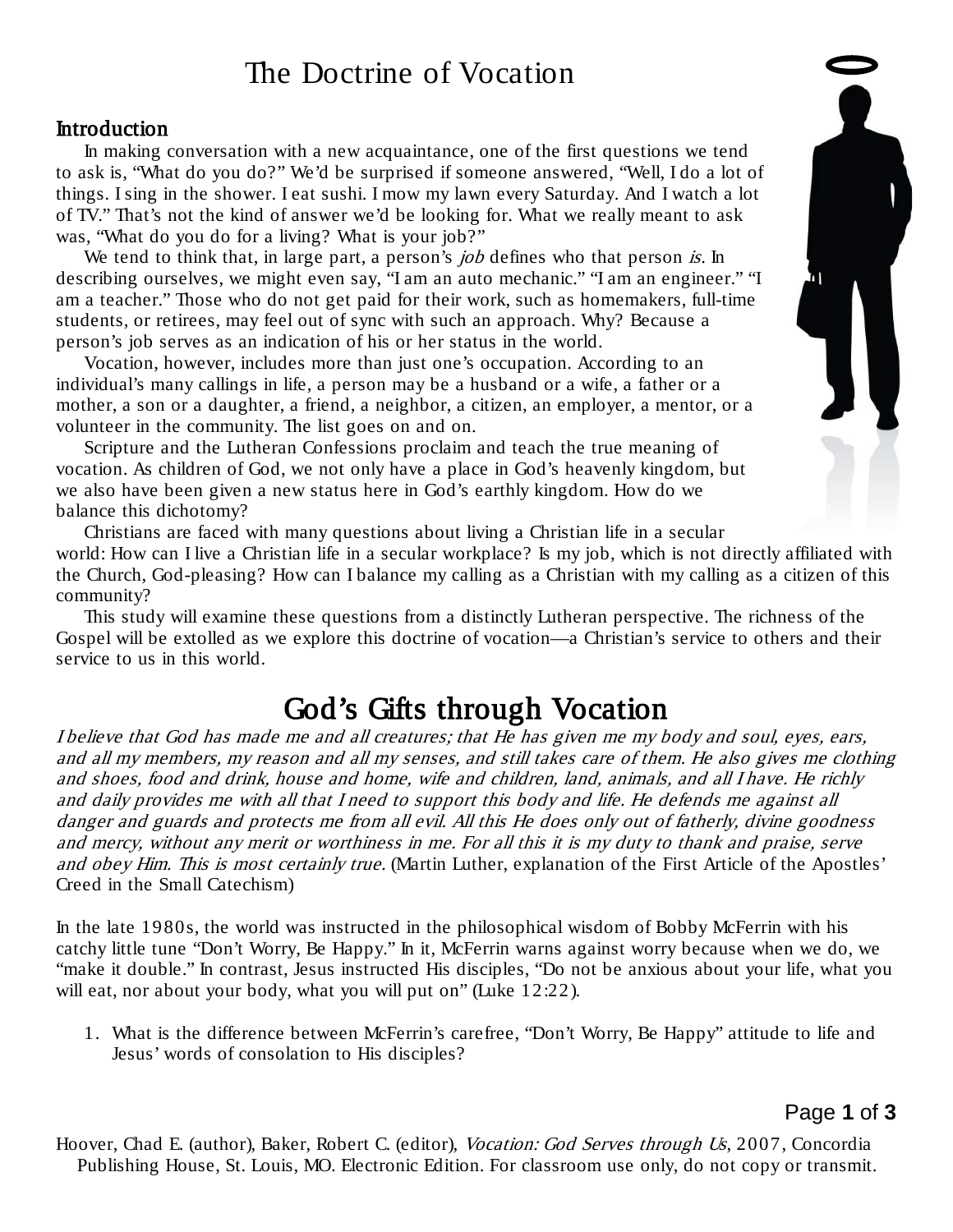# God Provides All That Is Needful

- 2. Read Luke 12:23–28. How does Jesus show that God provides for all of His creation? What special place in this world has God given to human beings compared to the birds or the flowers in the fields?
- 3. How do we know—especially in the midst of sickness, suffering, and death—that God will provide for our daily needs?
- 4. How does Luther's explanation of the First Article of the Creed, quoted above, relate to the Fourth Petition of the Lord's Prayer, "Give us this day our daily bread"?
- 5. Discuss some of the many ways that God provides for our daily bread. Through whom does He provide it?
- 6. Read Luke 12:29–34. What gift is even more important than God's provision of clothing, food, and drink? How does knowing this help us to keep things in perspective when we believe we are in want?
- 7. List some of the differences between the ways that believers and unbelievers consider their temporal goods.

### God's Gifts to You and through You

What else is all our work to God—whether in the fields, in the garden, in the city, in the house, in war, or in government—but [means] by which He wants to give His gifts in the fields, at home, and everywhere else? These are the masks of God, behind which He wants to remain concealed and do all things…We have the saying: "God gives every good thing, but not just by waving a wand." God gives all good gifts; but you must lend a hand and take the bull by the horns; that is, you must work and thus give God good cause and a mask. (Martin Luther, AE  $14:114-15$ )

- 8. Luther described the various occupational roles—parents, farmers, laborers, soldiers, judges, retailers, and the like—as being "masks of God" (larvae Dei). Discuss how God has served you and continues to serve you behind the "masks" of other people. Give concrete examples.
- 9. Discuss how God is actively serving others through the vocations you have been given.

## Gospel Character of Vocation

The doctrine of vocation is a great comfort for the Christian. Although vocation is an exercise of God's Law, it is very much driven and enabled by the Gospel. Because of sin, we all fail in our vocations, but God is continually with us, offering us the forgiveness of sins through Christ. He serves others through us despite our failures. Ultimately, we cannot take credit for the good works that we do because they are God's work.

- 10.Read John 15:5. Why is it not possible to do anything good apart from Christ (see also Romans 14:23; Ephesians 2:1)? How does your relationship with Christ affect your relationship with others?
- 11.How might God be serving others through you, perhaps even without your knowledge or despite your imperfections and sinfulness?

### Spiritual Exercises

- This week, write on a sheet of paper the many ways that God is serving you through the vocations of others. Meditate on Psalm 145, praying portions of it each day and thanking God for each of these gracious provisions.
- Take time to examine yourself, identifying your many vocations and relationships with others, as Luther teaches in the section on Confession in the Small Catechism: "Consider your place in life

## Page **2** of **3**

Hoover, Chad E. (author), Baker, Robert C. (editor), Vocation: God Serves through Us, 2007, Concordia Publishing House, St. Louis, MO. Electronic Edition. For classroom use only, do not copy or transmit.